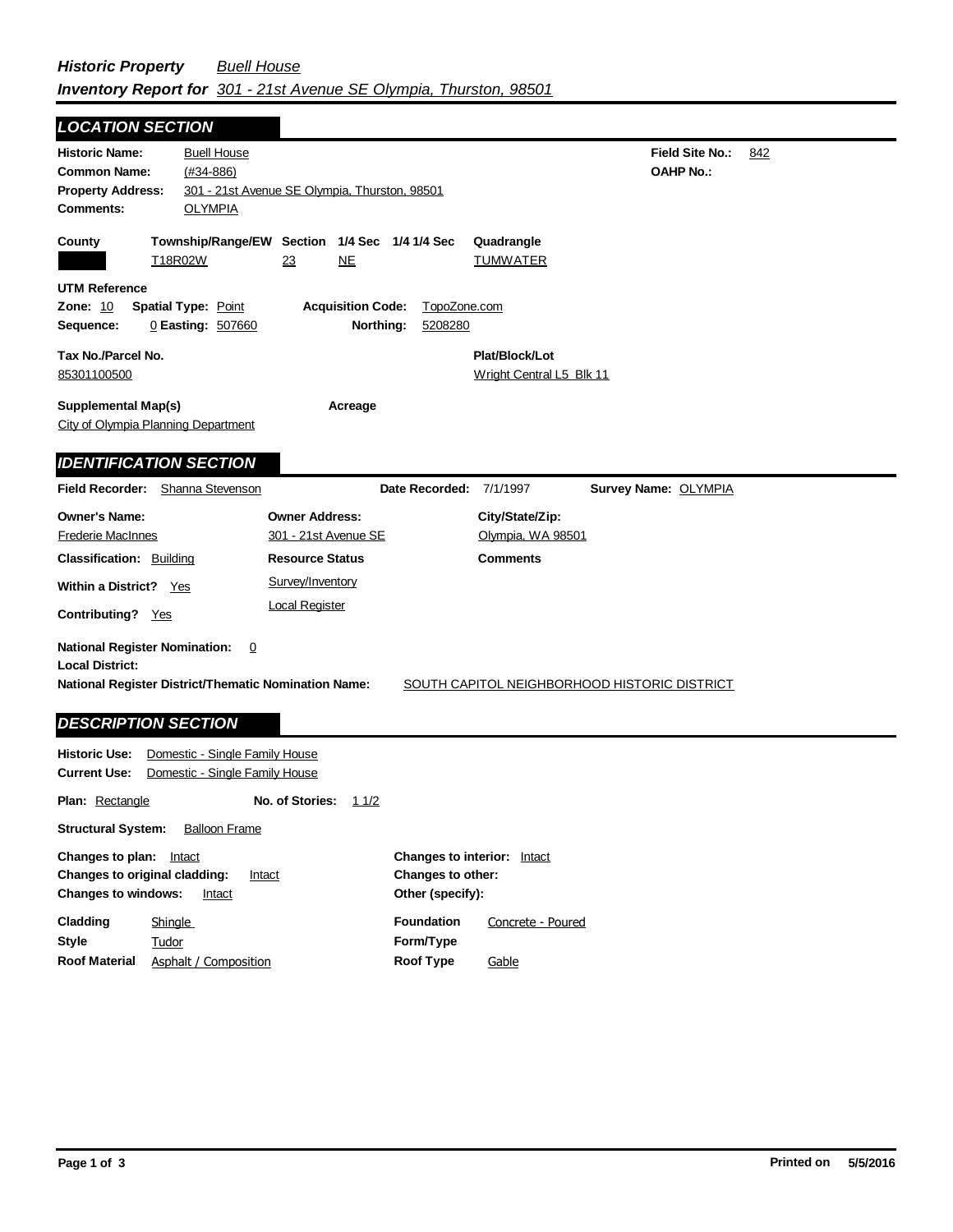## *NARRATIVE SECTION*

| <b>Study Unit</b>                                                               | Other |                 | Date Of Construction:<br>1931                        |
|---------------------------------------------------------------------------------|-------|-----------------|------------------------------------------------------|
| Architecture/Landscape Architecture                                             |       |                 | <b>Architect:</b> Forest Meeker/Arthur & Naomi Buell |
| Entertainment/Recreation                                                        |       | <b>Builder:</b> |                                                      |
|                                                                                 |       | Engineer:       |                                                      |
| Property appears to meet criteria for the National Register of Historic Places: |       | <u>No</u>       |                                                      |
| Property is located in a historic district (National and/or local):             |       | <u>No</u>       |                                                      |

**Property potentially contributes to a historic district (National and/or local):**

*Statement of Significance* Arthur and Naomi Buell had this house built in 1931 and 1932. The Meeker Brothers (Forest Meeker) built the house which was designed by Mr. & Mrs. Buell. Mr. Buell was a bridge engineer with the State of Washington and incorporated the arch motif into many areas of the house. Mrs. Buell calls the house, "The House of Many Arches," and describes it as a "unique, practical home. The house was built of clear first growth timber. Arched areas included the arched openings between rooms, arched openings for the fireplace, oval steps leading to the house. an arched entrance and front door, and arched coves on the interior of the house. There was even an arch over the toilet in the bathroom. Red brick fireplaces were built in both the first floor and the basement. Mrs. Buell emphasized that only the best oak was used on the floors which were hand finished as well as the woodwork which features some mahogany. Mrs. Buell emphasized that the kitchen as well as some of the other built-ins in the house were one of a kind built to ingeniously accommodate the Buell family. The pride with which Mrs. Buell described the house and its construction was evident in the interview with her. Because of the proximity of the house to Lincoln School, Mrs. Buell worked with school children at the house. During World War II, Mrs. Buell was in charge of taking care of some children if Olympia were attacked. The house was also a central neighborhood play area. The house was featured in a book and movie about Olympia homes and Mrs. Buell recalls that they did not have a refrigerator so "Mr. Goldberg asked if he could put one of his on display for the home tour. The house only had an ice box and cooler at the time. Mr. Buell was a bridge engineer with the State of Washington for over 36 years. The Buells owned the house from the time it was built until 1983 when the present owners purchased the house. The sense of neighborhood and pride in the crafting of this house which was conveyed by Mrs. Buell make this house a distinctive part of the residential history of Olympia.

## *Description of Physical Appearance* These are the features that contribute to the property's historical significance and which should be preserved and maintained as it is kept up over the years. Important lost features are also listed, because owners are encouraged to consider restoring these features when rehabilitation work is planned. Replacement either by exact restoration of the original or a modern, compatible design is acceptable. Non-historic additions are also listed. The Heritage Commission may make some recommendations regarding these additions. 1. One and one-half story cross gable house with steeply pitched gables. 2. Concrete foundation and combed cedar shingle siding. The front (north) facade has a flared base and a projecting rectangular bay window. 3. Gable roofed enclosed porch with recessed arched opening and arched door with arched window. 4. Variety of windows including double hung sash, picture window and smaller windows. 5. Garage is located under the house. Interior: 1. Built-in corner cabinets in the kitchen. 2. Arched ceilings. 3. Built-in mail box. 4. Fireplaces upstairs and downstairs. 5. Woodwork and built-ins. C. Qualifications for the Local Register An attachment to this staff report provides general background about the Olympia Heritage Register and requirements for placement on the register. A second attachment contains the section of the Olympia Historic Preservation Ordinance which gives the criteria for designation to the register. There are six categories of eligibility as described in the enclosures. The Buell House relates to those eligibility requirements as follows: 1. Significance: The Buell House has significant character, interest or value as part of the development, heritage or cultural characteristics of the county, state or nation. The Buell House is a well-maintained property built by a family with pride and craftsmanship which is centrally located in the South Capitol Neighborhood. Both Mr. & Mrs. Buell were active in the neighborhood and in projects associated with Lincoln School. The house is basically unaltered from the original and retains its historic features. 2. Age: The Buell House is 59 to 60 years old and so meets the 50 year age criterion. 3. Possesses at least two elements of integrity of location, design, setting, materials, workmanship, feeling and association: The Buell House possesses all elements of integrity. 4. The Buell House is well maintained. 5. Specific Criteria/Associations: The Buell House meets criterion #2 for determining designation to the Olympia Heritage Register in that it embodies distinctive architectural characteristics of a type, period, style and method of construction and represents a distinguishable entity whose components may lack individual distinction.

Source: Information from the current owners and interview with Mrs. Buell, March 19, 1991.

*Bibliographic References*

*Major*